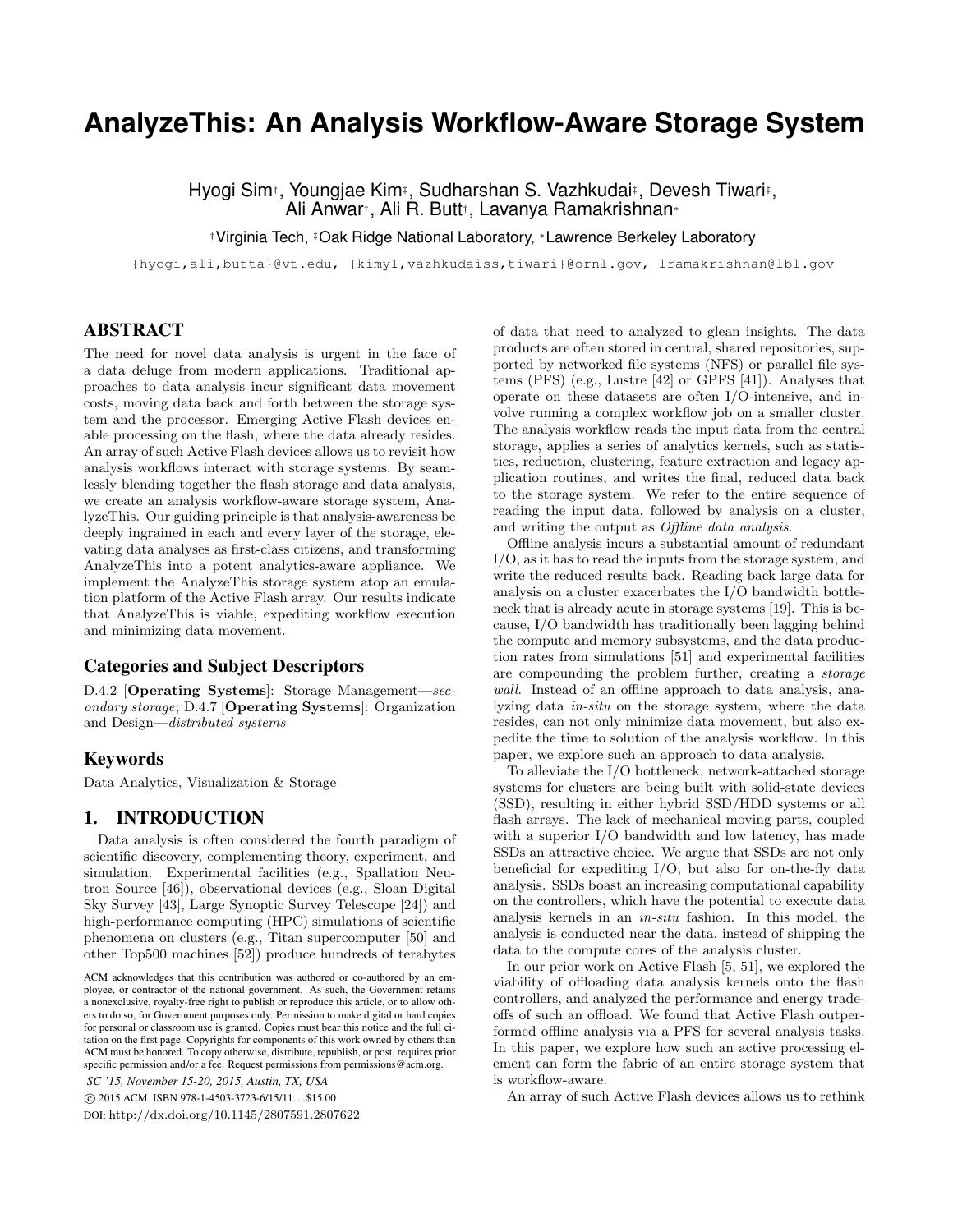the way data analysis workflows interact with storage systems. Traditionally, storage systems and workflow systems have evolved independently of each other, creating a disconnect between the two. By blending the flash storage array and data analysis together in a seamless fashion, we create an analysis workflow-aware storage system, AnalyzeThis. Consider the following simple—yet powerful—analogy from day-to-day desktop computing, which explains our vision for AnalyzeThis. A smart folder on modern operating systems allows us to associate a set of rules that will be implemented on files stored in that folder, e.g., convert all postscript files into pdfs or compress (zip) all files in the folder. A similar idea extrapolated to large-scale data analysis would be: writing data to an analysis-aware storage system automatically triggers a sequence of predefined analysis routines to be applied to the data.

Contributions: We propose AnalyzeThis, a storage system atop an array of Active Flash devices. Our guiding principle is that analysis-awareness be deeply ingrained within each and every layer of the storage system, thereby elevating the data analysis operations as first-class citizens. AnalyzeThis realizes workflow-awareness by creating a novel analysis data object abstraction, which integrally ties the dataset on the flash device with the analysis sequence to be performed on the dataset, and the lineage of the dataset (Section 3.1). The analysis data object abstraction is overlaid on the Active Flash device, and this entity is referred to as the Active Flash Element, AFE. We mimic an AFE array using an emulation platform. We explore how scheduling, i.e., both data placement and workflow orchestration, can be performed within the storage, in a manner that minimizes unnecessary data movement between the AFEs, and optimizes workflow performance (Section 3.2). Finally, we design easy-to-use file system interfaces with which the AFE array can be exposed to the user (Section 3.3). The FUSEbased file system layer enables users to read and write data, submit analysis workflow jobs, track and interact with them via a /proc-like interface, and pose provenance queries to locate intermediate data (Section 3.4).We argue that these concepts bring a fresh perspective to large-scale data analysis. Our results with real-world, complex data analysis workflows on AnalyzeThis, built atop an emulation-based AFE prototype, indicate that it is very viable, and can expedite workflows significantly.

## 1.1 Background on Active Flash

In this section, we present a summary of our prior work. Active Flash, upon which the AnalyzeThis storage system is built.

Enabling Trends: First, we highlight the trends that make flash amenable for active processing.

High I/O throughput and internal bandwidth: SSDs offer high I/O throughput and internal bandwidth due to interleaving techniques over multiple channels and flash chips. This bandwidth is likely to increase with devices possessing more channels or flash chips with higher speed interfaces.

Availability of spare cycles on the SSD controller: SSD controllers exhibit idle cycles on many workloads. For example, HPC workloads are bursty, with distinct compute and I/O phases. Typically, a busy short phase of I/O activity is followed by a long phase of computation [7, 19]. Further, the I/O activity recurs periodically (e.g., once every hour), and the total time spent on I/O is usually low (below 5% [20]). Even some enterprise workloads exhibit idle periods between their I/O bursts [25, 26]. Data ingest from experimental facilities, such as SNS [46] are based on the availability of beam time, and there are several opportunities for idle periods between user experiments, which involve careful calibration of the sample before the beam can be applied to it to collect data. Such workloads expose spare cycles available on the SSD controller, making it a suitable candidate for offloading data analysis tasks.

Multi-core SSD controllers: Recently marketed SSDs are equipped with fairly powerful mobile cores, and even multicore controllers (e.g. a 4-core 780 MHz controller on the OCZ RevoDrive X2 [32]). Multi-core SSD controllers are likely to become more common place, and hence the available idle time on the SSD controllers will increase as well.

Active Flash: In our prior work on Active Flash [5, 51], we presented an approach to perform in-situ data analysis on SSDs. We presented detailed performance and energy models for Active Flash and offline analysis via PFS, and studied their provisioning cost, performance, and energy consumption. Our modeling and simulation results indicated that Active Flash is better than the offline approach in helping to reduce both data movement, and energy consumption, while also improving the overall application performance. Interestingly, our results suggest that Active Flash can even help defray part of the capital expenditure of procuring flash devices through energy savings. We also studied hybrid analysis, involving processing on both flash and host cores, and explored when it might be suitable to offload analysis to flash. Next, our simulation of I/O-compute trade-offs demonstrated that internal scheduling may be used to allow Active Flash to perform data analysis without impact on I/O performance. To this end, we explored several internal scheduling strategies within the flash translation layer (FTL) such as analyzing while data written to the flash is still in the controller's DRAM, analyzing only during idle times (when there is no I/O due to data ingest), and combining idle time analysis with the scheduling of garbage collection (GC) to preempt GC interrupting an ongoing data analysis due to the lack of available free pages. Finally, we have demonstrated the feasibility of Active Flash through the construction of a prototype, based on the OpenSSD development platform, extending the OpenSSD FTL with data analysis functions. We have explored the offloading of several data analysis kernels, such as edge detection, finding local extrema, heartbeat detection, data compression, statistics, pattern matching, transpose, PCA, Rabin fingerprinting and k-means clustering, and found Active Flash to be very viable and cost-effective for such data analysis.

# 2. ANALYZETHIS STORAGE SYSTEM

## 2.1 Goals

In this section, we discuss our key design principles.

Analysis-awareness: Our main objective is to introduce analysis-aware semantics into the storage system. There is an urgent need to analyze the data in-situ, on the storage component, where the data already resides.

Reduce Data Movement: It is expected that in future, exascale data centers, the cost of data movement will rival that of the computation itself [16]. Thus, we need to minimize data movement in analysis workflows as well as across the AFEs within the storage.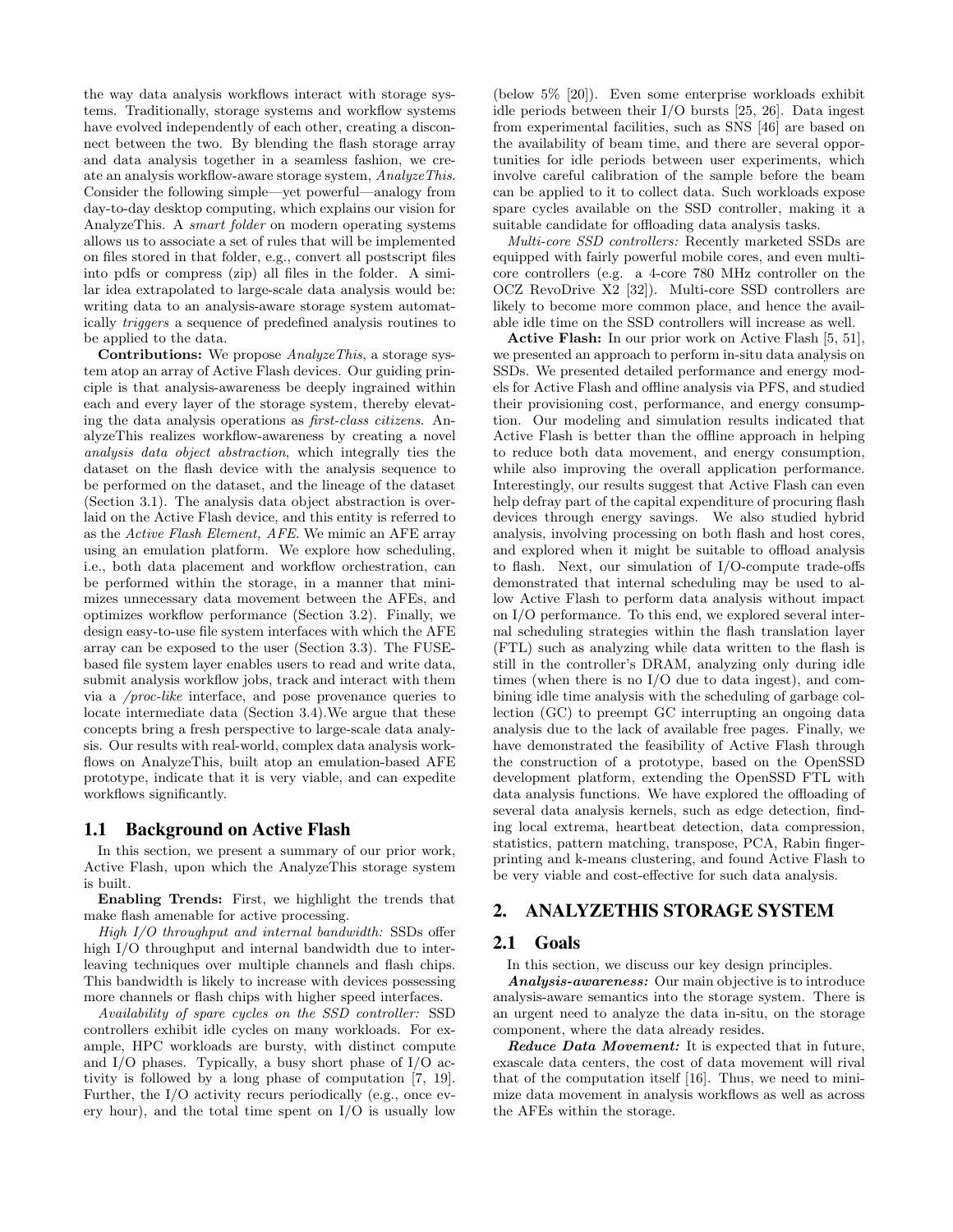

Figure 1: AnalyzeThis overview. Figure shows analysisawareness at each and every layer of AnalyzeThis.

Capture Lineage: There is a need to track provenance and intermediate data products generated by the analysis steps on the distributed AFEs. The intermediate data can serve as starting points for future workflows.

Easy-to-use File System Interface: The workflow orchestration across the AFEs needs to be masqueraded behind an easy-to-use, familiar interface. Users should be able to easily submit workflow to the storage system, monitor and track them, query the storage system for intermediate data products of interest and discover them.

## 2.2 Overview

We envision AnalyzeThis as a smart, analytics pipelineaware storage system atop an array of Active Flash devices (Figure 1). The analysis workflow job is submitted to the AnalyzeThis storage system. As the input data to be processed becomes available on AnalyzeThis (from experiments, observations or simulations) the workflow that the user has submitted is applied to it. The final processed data, or any of the intermediate data is stored in AnalyzeThis, and may be retained therein, transferred to other repositories that may be available to the user (e.g., archive, PFS), or removed based on lifetime metadata attributes that the user may have associated with the dataset. Thematic to the design of AnalyzeThis is that analysis-awareness be deeply embedded within each layer of the storage system. In the future, we expect that such analysis-aware semantics will be adopted into existing PFS and NFS storage. Below is a bottom-up description of the system.

Active Flash Array: At the lowest level is the Active Flash array that is composed of discrete Active Flash devices, capable of running individual analysis kernels. We envision an array of such devices that are connected via SATA, PCIe or NVMe.

Analysis Object Abstraction: On top of the Active Flash array, we propose to create a new data model, the analysis object abstraction that encapsulates the data collection, the analysis workflow to be performed on the data, and the lineage of how the data was derived. We argue that such a rich data model makes analysis a first-class citizen within the storage system by integrally tying together the data and the processing to be performed (or was performed)

on the data. The analysis abstraction, coupled with the Active Flash device (capable of processing), is referred to as the Active Flash Element, "AFE."

Workflow Scheduling Layer: The goal of this layer is to mimic how users interact with batch computing systems and integrate similar semantics into the storage system. Such a strategy would be a concrete step towards bridging the gap between storage and analysis workflows. Users typically submit a workflow, e.g., a PBS [15] or a DAGMAN [49] script, to a cluster's batch scheduler, which creates a dependency graph and dispatches the tasks onto the compute nodes based on a policy. Similarly, we propose a Workflow Scheduler that determines both data placement and scheduling analysis computation across the AFEs in a manner that optimizes both end-to-end workflow performance and data movement costs.

A File System Interface: We tie the above components together into a cohesive system for the user by employing a FUSE-based file system interface with limited functionality ("anFS"). anFS supports a namespace, reads and writes to the AFE array, directory creation, internal data movement between the AFEs, a "/proc-like" infrastructure, and the ability to pose provenance queries to search for intermediate analysis data products. Similar to how /proc is a control and information center for the OS kernel, presenting runtime system information on memory, mounted devices and hardware, /mnt/anFS/.analyzethis/, allows users to submit workflow jobs, track and interact with them, get status information, e.g., load about the AFEs.

Together, these constructs provide a very potent in-situ data analytics-aware storage appliance.

# 3. DESIGN AND IMPLEMENTATION

Figure 2(a) presents the architecture of AnalyzeThis. The AnalyzeThis appliance exposes a FUSE file system, "anFS," to the users that can be mounted via an NFS protocol. Users submit analysis workflows and write data objects to AnalyzeThis via anFS that is mounted on their desktop computer or an analysis cluster. Thereafter, users can monitor and query the status of the jobs, and search for intermediate data products of branches of the workflow. At the backend, the AnalyzeThis appliance comprises of one or more storage servers to which multiple Active Flash devices are connected. The storage server and the Active Flash devices run several services, and collectively help realize the analysisaware storage appliance. Each Active Flash device runs the software service that overlays an analysis object abstraction atop, transforming it into an AFE, as well as other services required to handshake with the storage server. The storage server runs services such as those required for making the AFEs available as a file system (namespace management and data protocols), distributed workflow orchestration, distributed provenance capture, and interfacing with the AFEs (device management). These services are implemented behind a FUSE layer on the storage server. Together, in a distributed fashion, they achieve workflow awareness.

Central to our design is the seamless integration of workflow scheduling and the file system. To this end, behind anFS is a workflow scheduler that constructs a directed acyclic graph (DAG) from the analysis workflow job. The scheduler produces multiple mini DAGs based on task dependencies and optimization strategies, e.g., to minimize data movement. The mini DAGs comprise of a series of tasks, which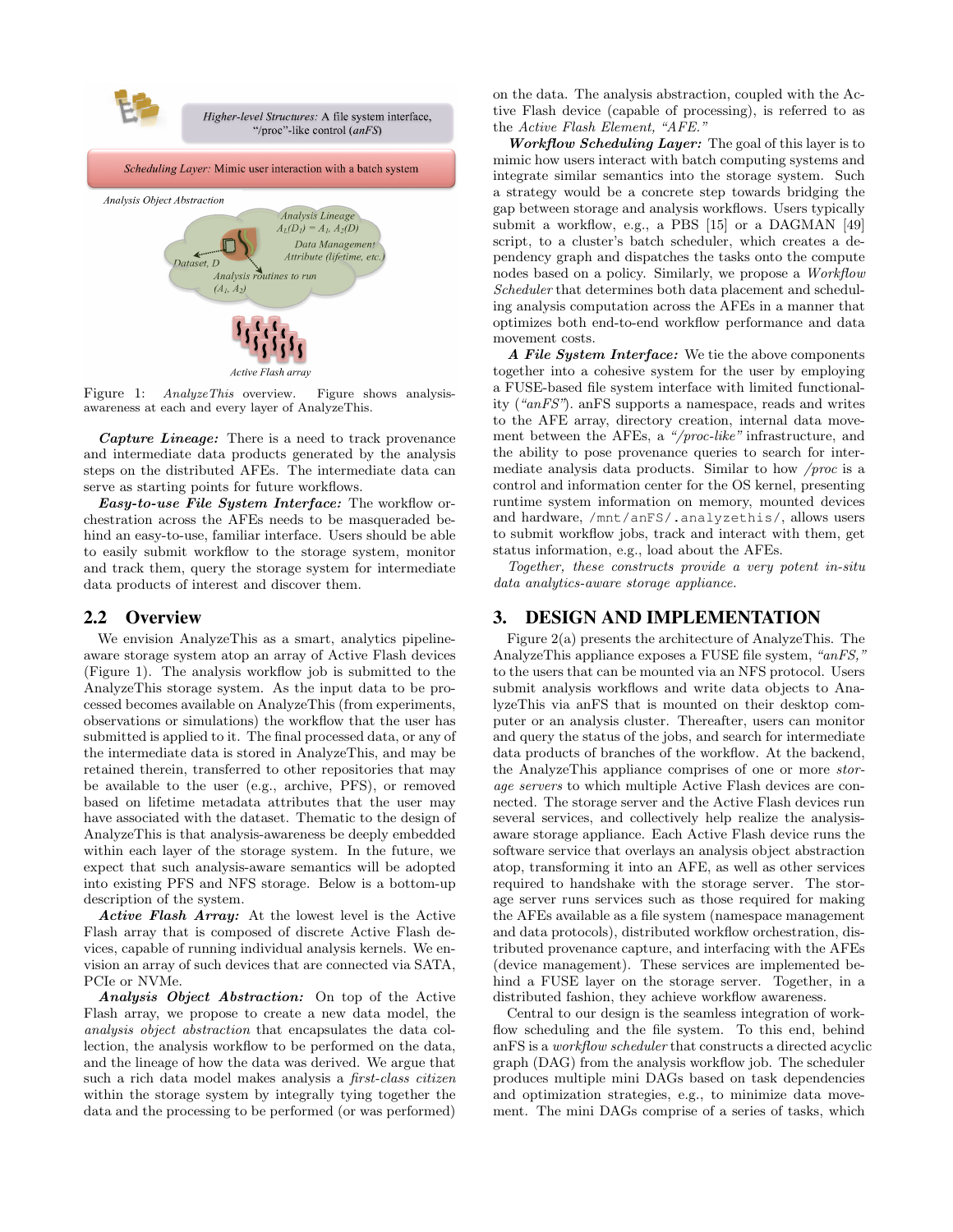

**(a) AnalyzeThis Architecture**: The figure shows how the desktop clients interact with AnalyzeThis by mounting the anfs client via the NFS protocol. AnalyzeThis comprises of multiple Active Flash devices, connected to one or more storage servers. Together, they run several services such as AFE, anFS servers, namespace, workflow, provenance and device managers.



**(b) anFS Architecture and Data and Control Paths:** The Workflow and device managers handle the active file operations or the control path. The Namespace manager, along with ExoFS, exposes the AFE as a file system to the FUSE layer for traditional data operations. The FUSE layer of anFS ties together the control and data paths into a user-level file system.

Figure 2: AnalyzeThis architecture and components.

the storage server maintains in a lightweight database. The scheduler dispatches the mini DAGs for execution on the AFEs; AFEs form the bottom-most layer of our system, and are capable of running analysis kernels on the device controllers. We use an analysis object abstraction, which encapsulates all necessary components of an task, including analysis kernels, input and output datasets, and the lineage information of all the objects therein. The analysis kernels for a given workflow is assumed to be stored as a platformdependent binary executable object (.so format), compiled for specific devices as needed, which can run on the AFEs.

#### 3.1 Analysis Encapsulation

We introduce analysis awareness in the Active Flash array by building on our prior work on Active Flash that has demonstrated how to run an analysis kernel on the flash controller [5, 51]. Our goal here is to study how to overlay an analysis object abstraction atop the Active Flash device, both of which together form the AFE. The construction of an AFE involves interactions with the flash hardware to expose features that higher-level layers can exploit, communication protocol with the storage server and flash device, and the necessary infrastructure for analysis object semantics. An array of AFEs serve as building blocks for AnalyzeThis.

The first step to this end is to devise a richer construct than just files. Data formats, e.g., HDF [45, 10, 34, 53] NetCDF [30, 21], and NeXus [31], offer many desirable features such as access needs (parallel I/O, random I/O, partial I/O, etc.), portability, processing, efficient storage and selfdescribing behavior. However, we also need a way to tie the datasets with the analysis lifecycle in order to support future data-intensive analysis. To address this, we extend the concept of a basic data storage unit from traditional file(s) to an analysis object abstraction that includes a file(s) plus a sequence of analyses that operate on them plus the lineage of how the file(s) were derived. Such an abstraction can be created at a data collection-level, which may contain thousands of files, e.g., climate community. The analysis data abstraction would at least have either the analysis sequence or the lineage of analysis tools (used to create the data) associated with the dataset during its lifetime on AnalyzeThis. The elegance of integrating data and operations is that one can even use this feature to record data management activities as part of the dataset and not just analyses. For example, we could potentially annotate the dataset with a lifetime attribute that tells AnalyzeThis which datasets (final or intermediate data of analysis) to retain and for how long. The analysis object abstraction transforms the dataset into an encapsulation that is more than just a pointer to a byte stream; it is now an entity that lends itself to analysis.

#### *3.1.1 Extending OSD Implementation for AFE*

We realize the analysis object abstraction using the object storage device (OSD) protocol. The OSD protocol provides a foundation to build on, by supporting storage server to AFE communication and by enabling an object containerbased view of the underlying storage. However, it does not support analysis-awareness specifically. We use an open source implementation of the OSD T10 standard, Linux open-osd target [33], and extend it further with new features to implement the AFEs. We refer to our version of the OSD implementation as "AFE-OSD" (Figure 2(a)). Our extensions are as follows: (i) Mini Workflow supports the execution of entire branches of an analysis workflow that are handed down by the higher-level Workflow Scheduler on the storage server; (ii) Task Tracker tracks the status of running tasks on the AFE; (iii) AFE Status checks the internal status of the AFEs (e.g., load on the controller, capacity, wearout), and makes them available to the higher-level Workflow Scheduler on the storage server to enable informed scheduling decisions; (iv) Lineage Container captures the lineage of the executed tasks; and (v) Lightweight Database Infrastructure supports the above components by cataloging the necessary information and their associations.

Mini Workflow Engine: The AFE-OSD initiator on the storage server submits the mini DAG to the AFE-OSD target. The mini DAG represents a self-contained branch of the workflow that can be processed on an AFE independently. Each mini DAG is composed of a set of tasks. A task is represented by an analysis kernel, and a series of inputs and outputs. The storage server dispatches the mini DAGs to the AFEs using a series of ANALYZE\_THIS execution commands, with metadata on the tasks. To handle the tasks on the AFEs, we have implemented a new analysis task collection primitive in the AFE-OSD, which is an encapsulation to integrally tie together the analysis kernel, its inputs and outputs (Task Collection and the Task Collection Attribute Page are represented in the bottom half of Figure 3). Once the AFE receives the execution command, it will create an analysis task collection, and insert the task into a FIFO task queue that it maintains internally. As we noted earlier, inputs and outputs can comprise of thousands of files. To capture this notion, we create a linked collection encapsulation for input and output datasets (using an existing Linked collection primitive), which denotes that a set of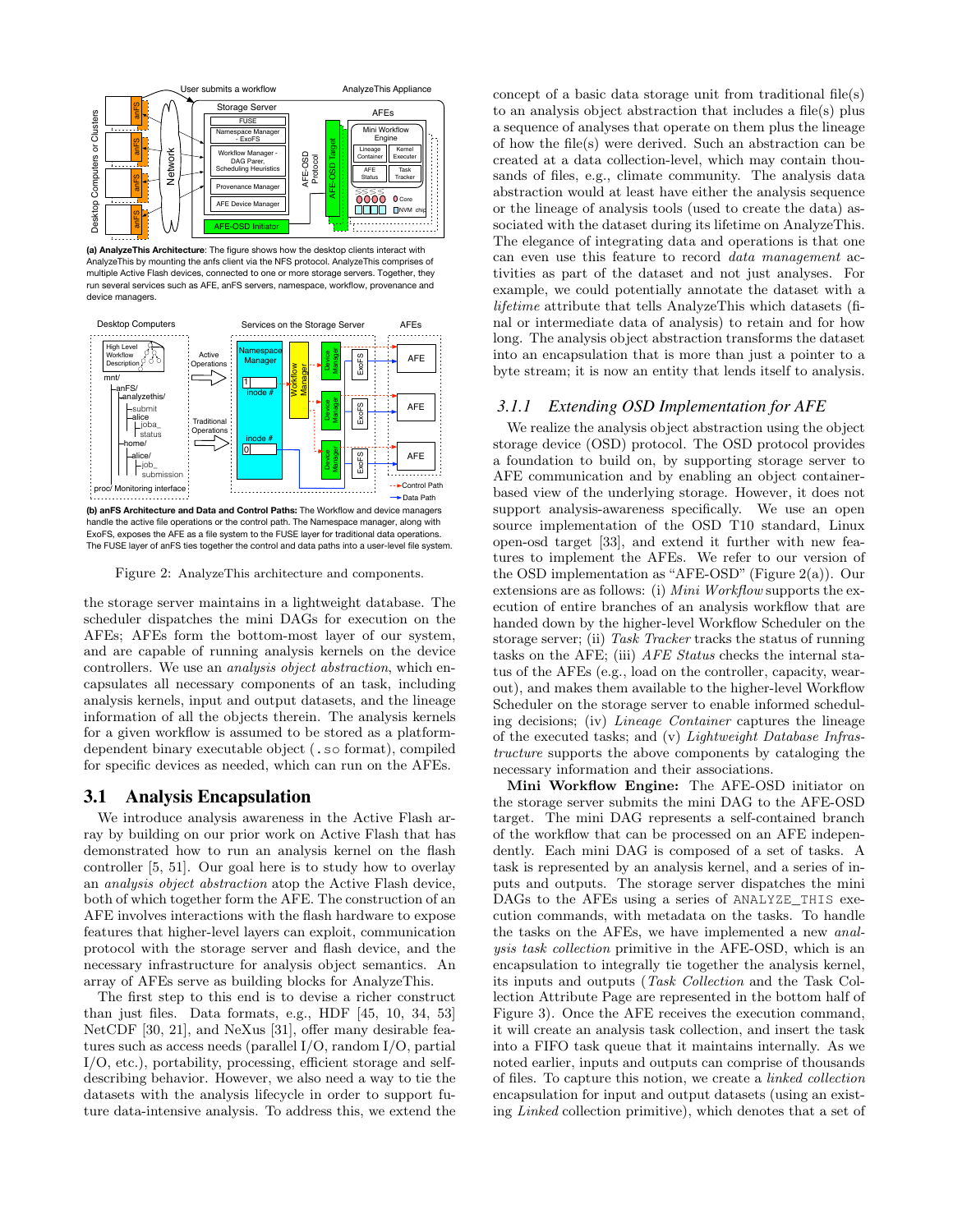files are linked together and belong to a particular dataset.

Kernel Executer: The kernel executer is a multi-threaded entity that checks the task queue and dispatches the tasks to the AFE controller. We have only used one core from the multi-core controller, but the design allows for the use of many cores. We rely on the ability of the Active Flash component of the AFE to run the kernel on the controller core, which has been studied in our prior work [5, 51]. Active Flash locates the predefined entry point (start\_kernel) from the analysis kernel code (.so file), and begins the execution. In our prior work on Active Flash [5] (summarized in Section 1.1), we have explored FTL scheduling techniques to coordinate regular flash I/O, active computation and garbage collection, which can be used by the kernel executer.

Task Tracker: The Task Collection and the Task Collection Attribute page provide a way to track the execution status of a task and its execution history, i.e., run time. Each task collection has a unique task id. The storage server can check the status of a running task by reading an attribute page of its task collection using the get\_attribute command and the task id. The workflow scheduler on the storage server also queries the AFE for the execution history of analysis kernels, to get an estimate of run times that are then used in scheduling algorithms, e.g., Minimum Wait (in Section 3.2).

AFE Status: The storage server can use an AFE's hardware status for better task scheduling. To this end, we have created a status object to expose the internal information to the storage server. The status object includes the AFE device details such as wear-out for the flash, resource usage for controller, the AFE task queue details, and Garbage Collection status. The AFEs are configured to periodically update a local status object, which can then be retrieved by the storage server as needed. Thus, the storage server can check the status of the device by sending a get\_attribute command on the status object using its object id.

Lineage Container: Lineage information of tasks and data objects are maintained in an AFE's internal database. The lineage container helps answer provenance queries (more details in Section 3.4).

Lightweight Database Infrastructure: We use a lightweight database infrastructure (Figure 3), using SQLite [48], to implement analysis-aware semantics into the storage system. One approach is to have the storage server maintain all of the analysis workflow, data, and analysis-semantics. However, such a centralized approach is not resilient in the face of storage server crashes. Instead, we implement a decentralized approach (refer to Figure  $2(a)$ ), wherein the storage server (the FUSE layer) and the AFEs (the AFE-OSD Target) maintain relevant information and linkages to collectively achieve the analysis abstraction.

The storage server database table  $(anFS_wf)$  maintains high-level information about the analysis workflow, e.g., mini DAGs (job ID), the associated tasks (task collection ID), and the AFE ID on which to run the task. For example, in Figure 3 user Alice runs a job  $(id = 1)$  and executes an analysis task, kmeans (CID = 0x10), on AFE (id = 0). The local AFE database tables store detailed metadata on all objects, namely mini DAGs, task collections, input and output datasets, their attributes and associations.

Each AFE manages three tables. The Object table is used to identify the type of an object, e.g., whether it is a task



Figure 3: Analysis object abstraction implemented using database engine. CID: task collection id, OID: object id, Attr. offset: an offset in the attribute page.

collection, or a data object. For each object, it maintains object identifiers, and object types. The Dataset TaskCollection Membership table, tcid<sub>coid</sub>, manages the membership of data objects to task collections. Multiple data objects can belong to a task collection (e.g., multiple inputs to a task) or a data object can be a member of multiple task collections (e.g., a given dataset is input to multiple tasks). The Attribute table manages all the attributes of data objects and task collections (e.g., those represented in the Task Collection Attribute Page). Each attribute (or record) in the attribute table is defined using a data object or task collection id, page number, and attribute number inside the Attribute Page. Given this metadata, the storage server can query information on the tasks and their associated datasets. For example, given a task collection of 0x10 and an index into the attribute page, 1 (to refer to input datasets), the attribute table points to a value of 0x15, which can be reconciled with the *tcid* oid table to obtain the input datasets 0x1002 and 0x1003.

#### 3.2 Workflow Engine

We have built a *workflow engine* within AnalyzeThis, to orchestrate both the placement of data objects as well as the scheduling of analysis tasks across the AFEs. The scheduler is implemented in the FUSE file system (anFS). Once a user submits the analysis workflow script via anFS, it distinguishes this request from a normal I/O request. This is accomplished by treating the "write" request coming through the special file (.submit) as a job submission instead of normal write operation by anFS. The script is delivered to the scheduler which parses it to build a directed acyclic graph (DAG), schedules the tasks, and sends the execution requests to the AFEs via the AFE-OSD protocol. The vertices in the DAG represent the analysis kernels, and inputs and outputs represent incoming and outgoing edges. The sched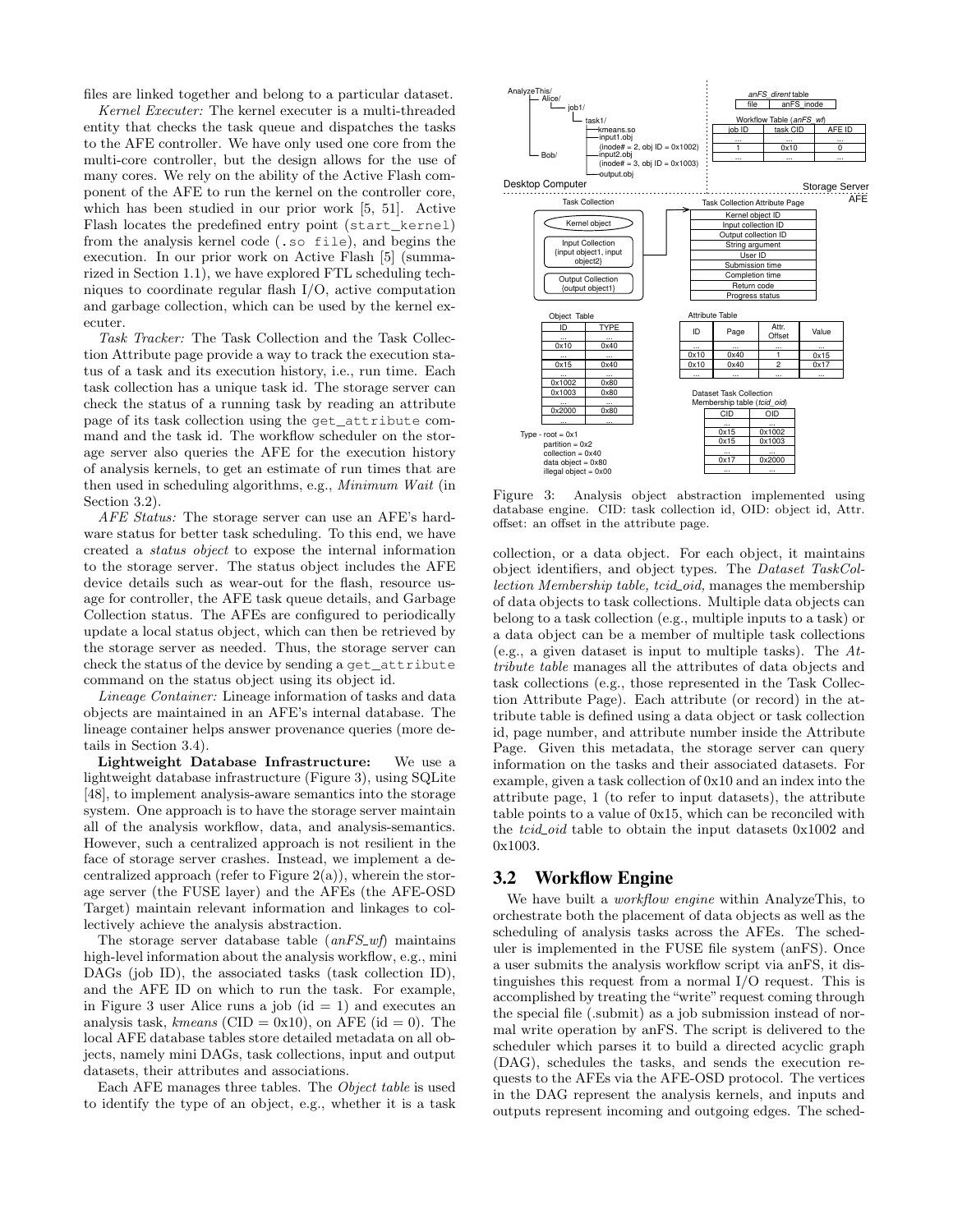uler decides which branches (mini DAGs) will run on which AFEs based on several heuristics. While the mapping of a mini DAG to AFE is determined apriori by the scheduler, the tasks are not dispatched until the analysis job's inputs are written to AnalyzeThis. This is akin to the smart folder concept discussed in Section 1. The analysis sequence is first registered with AnalyzeThis, and once the input data is available the tasks are executed.

Workflow Description and DAG: In our implementation, we have chosen to represent a job script using Libconfig [22], a widely used library for processing structured configuration files. Listing 1 shows an example of a job that finds the maximum value in each input file. Each tasklet is represented by the input and output object lists, and a kernel object that operates on the input objects. Any data dependencies among the tasklets are detected by the scheduler via a two-pass process. In the first pass, the scheduler examines each task in the script and inserts the task record (key: output file, value: task) into a hash table. In the second pass, the scheduler examines the input files of each task in the job script. When an input file is found in the hash table, the examined task is dependent on the output of the task in the hash table. If the input file is not found in the hash table, the scheduler checks if the input file already exists in the file system. If the file does not exist, the job script is considered to be invalid. In this way, the dependencies among the tasks can be resolved. The dependency information is used to build a DAG. In the following example, getmax.reduce cannot be launched until getmax.1 and getmax.2 produce their output objects. Therefore, the overall performance of AnalyzeThis depends on the efficient scheduling of the analysis kernels on the AFE array.

Listing 1: An example job script

```
name = "getmax";
workdir = "/scratch/getmax/";
tasks = (
  { name = "getmax.1"; kernel = "getmax.so";
   input = [ "1.dat" ]; output = [ "1.max" ]; },
{ name = "getmax.2"; kernel = "getmax.so";
     input = [ "2.dat" ]; output = [ "2.max" ]; },
   { name = "getmax.reduce"; kernel = "mean.so";
input = [ "1.max", "2.max" ];
     output = [ "max.dat" ]; }
);
```
Scheduling Heuristics: The design of the workflow scheduler is driven by two objectives: (1) minimizing the overall execution time, and (2) reducing the data movement across the AFEs. We point out that minimizing data movement is critical as uncontrolled data movement may cause early wear-out of the SSDs and increase in the energy consumption [11]. We have designed and implemented several scheduling strategies that attempt to strike a balance between these two competing objectives.

Round-robin: A simple round-robin approach schedules tasks as soon as their dependency requirements are met, and ensures a homogeneous load-distribution across all AFEs in a best-effort manner since the tasks are scheduled without a priori information about their execution time. It picks the next available AFE in a round-robin fashion to balance the computational load. The round-robin strategy schedules the task on an available idle AFE controller, causing data movement, potentially in favor of a shorter execution time and load balance across the AFE controllers. Consequently, the technique may suffer from excessive data movement because it does not account for the amount of data to be moved.

Input Locality: To minimize the data movement across the AFEs, this heuristic schedules tasks based on input locality. Tasks are scheduled on an AFE where maximum amount of input data is present. The scheduler maintains this information in memory during a job run, including the size and location of all involved files. Input-locality favors a reduction in data movement to performance (execution time). In our experiments with real workflows, we observed that this scheduling policy is effective in reducing the data movement. However, it can potentially increase the overall execution time considerably because it will execute the analysis on the AFE that stores larger input, even if other AFEs are idle.

Minimum Wait: To reconcile execution time and data movement, we propose to explicitly account for the data transfer time and queuing delays on the AFE controllers. The heuristic takes two inputs including a list of all available AFEs and the tasks to be scheduled next. The scheduler maintains information about the jobs currently queued on each AFE, their expected finish time and the size of the input file(s) for the task to be scheduled next. The scheduler iterates over each AFE to estimate the minimum wait time for the task to be scheduled. For each AFE, it calculates the queue wait time (due to other jobs) and data transfer time to that particular AFE. It chooses the AFE for which the sum of these two components is minimum. The minwait scheduler maintains and updates the "expected free time" of each AFE using the runtime history of jobs. When a task is ready to be executed, the scheduler calculates the expected wait time of the task for every AFE. The expected wait time at an AFE is calculated as: "expected free time" at the AFE plus the expected data transfer time (estimated using the input file size and AFE location). The scheduler assigns the task to an AFE that is expected to have the minimum wait time.

Hybrid: In the hybrid strategy, we exploit the storage server within the AnalyzeThis appliance (storage server in Figure  $2(a)$ , in addition to the AFEs, to exploit additional opportunities. The storage server can run certain tasks in addition to anFS services. Running computation on the servers to which the disks are attached is a well-known practice adopted by several commercial vendors. However, hybrid processing offers more benefits by further exploiting the internal, aggregate bandwidth of the multi-channel flash device that exceeds the PCIe bandwidth between the storage server and the flash device by a factor of  $2-4\times$  [8]. AnalyzeThis does not blindly place all tasks on the AFEs or on the host storage server. The challenge is in carefully determining what to offload where (storage server vs. AFE) and when. Traditional solutions that simply perform server-side processing do not address this optimization. Reduce tasks in workflows involve high data movement cost because they gather multiple intermediate inputs on the AFEs, and can be moved to the storage server. This approach has the advantage of minimizing the overhead of data movement between the AFEs, beyond what Input Locality alone can achieve, without sacrificing the parallelism. Also, tasks that cause an uneven distribution on the AFEs cause stragglers, and can be moved to the storage server (unaligned tasks). Such tasks can be identified based on profiling of the workflows. The hybrid approach can work in conjunction with any of the aforementioned scheduling techniques.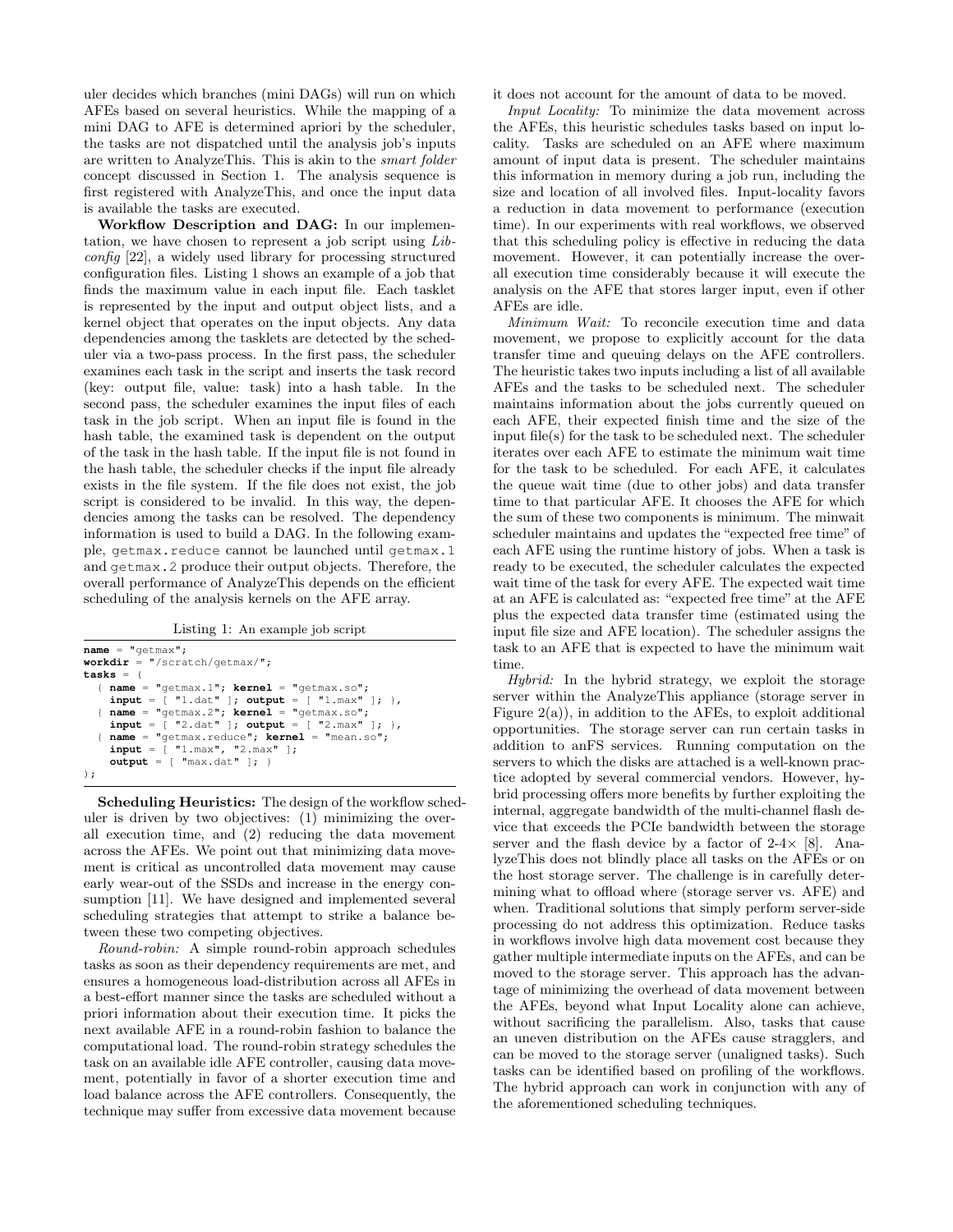# 3.3 anFS File System Interface

The functionalities of AnalyzeThis are exposed to the clients via a specialized file system interface, "anFS." Since the analysis workflows operate on but do not modify the original data from scientific experiments and simulations, anFS is designed as a write-once-read-many file system. As discussed earlier (Section 3), anFS is exported to clients via NFS. Thus, operations on shared files follow the NFS consistency semantics. anFS provides standard APIs such as open(), read(), and write(), as well as support special virtual files (SVFs), serving as an interaction point, e.g., to submit and track jobs, between users and AnalyzeThis.

Figure 2(b) shows the overall architecture of anFS. It is implemented using the FUSE user-space file system, and can be mounted on the standard file system, e.g., /mnt/ anFS/. FUSE provides an elegant way to develop user-level file systems. anFS provides several custom features, such as workflow execution and provenance management, which are more appropriate to be implemented in the user-space than the kernel-level. Also, a FUSE-based, user-level implementation offers better portability than a kernel-based solution. anFS is composed of the following components. The Namespace Manager consolidates the array of available AFEs, and provides a uniform namespace across all the elements. The Workflow Manager implements the workflow engine of AnalyzeThis (Section 3.2). The Device Manager provides the control path to the AFEs, implementing AFE-OSD (Section 3.1.1) to allow interactions with the AFEs. Finally, the exoFS (Extended Object File System) layer [12] provides the data path to the AFEs.

Namespace: anFS exposes a consolidated standard hierarchical UNIX namespace view of the files and SVFs on the AFEs. To this end, the storage server metadata table (Section 3.1.1) includes additional information associated with every stored object and information to track the AFEs on which the objects are stored (Figure 3). For example, there is an AFE identifier and an object identifier associated with every inode of a file stored by anFS. All file system operations are first sent to the Namespace Manager that consults the metadata to route the operation to an appropriate AFE. To manage the large amount of metadata that increases with increasing number of files, provide easy and fast access, and support persistence across failures we employ the SQLite RDBMS [48] to store the metadata. We note that anFS implements features such as directories, special files, and symbolic links, entirely in the metadata database; the AFEs merely store and operate on the stored data objects. Instead of striping, anFS stores an entire file on a single AFE to facilitate on-element analysis and reduce data movement. The placement of a file on an AFE is either specified by the workflow manager, or a default AFE (i.e., inode modular number-of-AFEs) is used.

Data and Control Path: To provide a data path to the AFEs, anFS uses exoFS, an ext2-based file system for object stores. anFS stores regular data files via the exoFS mount points, which are created one for each AFE. For reads and writes to a file, anFS first uses the most significant bit of the 64-bit inode number to distinguish between a regular file (MSB is 0) and a SVF (MSB is 1). For regular files, the Namespace Manager locates the associated AFE and uses exoFS to route the operation to the AFEs as shown in Figure 2(b). Upon completion, the return value is returned to the user similarly as in the standard file system. To provide a control path for active operations, anFS intercepts the files and routes it to the Workflow Manager, which uses the Device Manager to route the operations to the AFEs using the AFE-OSD library for further analysis and actions.

Active File Operations — Job Submission: anFS supports SVFs to allow interaction between users and AnalyzeThis operations, e.g., running an analysis job, checking the status of the job, etc. Specifically, we create a special mount point (.analyzethis) under the root directory for anFS (e.g., /mnt/anFS/), which offers similar functionality as that of /proc but for workflow submission and management (Figure 2(b)). To submit a job, e.g., JobA, the user first creates a submission script (/home/alice/joba-submission) that contains information about how the job should be executed and the data that it requires and produces. Next, the job is submitted by writing the full path of the submission script to the submission SVF, e.g., by using echo/home/ alice/joba-submission>/mnt/anFS/.analyzethis/alice/submit. This SVF write is handed to the Workflow Manager for processing, which parses the script, assigns a unique opaque 64 bit job handle to the script, and takes appropriate actions such as creating a task schedule, and using the appropriate Device Manager thread to send the tasks to the AFEs. The Workflow Manager also updates a per-user active job list, e.g., SVF /mnt/anFS/.analyzethis/alice/joblist for user alice, to include the job handle for the newly submitted job. Each line in the joblist file contains the full path of the submission script and the job handle. Moreover, the Workflow Manager also monitors the task progress. This information can be retrieved by the user by reading from the job handle SVF /mnt/anFS/.analyzethis/alice/joba-status. When the user accesses the job handle, the request is directed to the Device Manager thread for the AFE, via the Workflow Manager. The Device Manager thread sends the get\_attribute command via the AFE-OSD protocol to the Task Tracker in the Mini Workflow Engine on the AFE to retrieve the status of the jobs.

Supporting Internal Data Movement: Ideally, AnalyzeThis will schedule a task to an AFE that also stores the (most) data needed by the task. While we attempt to minimize data movement through smart heuristics, there is still the need to move data between AFEs as a perfect assignment is not feasible. To this end, anFS may need to replicate (or move) data from one AFE to another by involving the storage server. However, this incurs added overhead on the storage server. In the future, direct PCI to PCI communication can help expedite these transfers.

Data and Workflow Security: anFS ensures data security for multiple users via the OSD2 standards. To protect the stored data, OSD maintains the ownership of objects as object attributes. When a data item is stored, it also provides the kernel-level user-id of the data owner, which is then stored in the OSD-level object ownership metadata automatically by the device. When the data is accessed, the user-id information is provided along with the request, and the OSD2 protocol ensures that only the allowed user(s) are given access to the data. Similarly, when a task is scheduled on the AFE, it is associated with the user-id information, and must present these credentials to access data. The access control for the SVFs are set such that the submit SVF (.anFS/submit) is world writable, but the resulting joblist and status files are user specific. The sub-directories are named on a per-user basis, e.g., Alice's jobs are under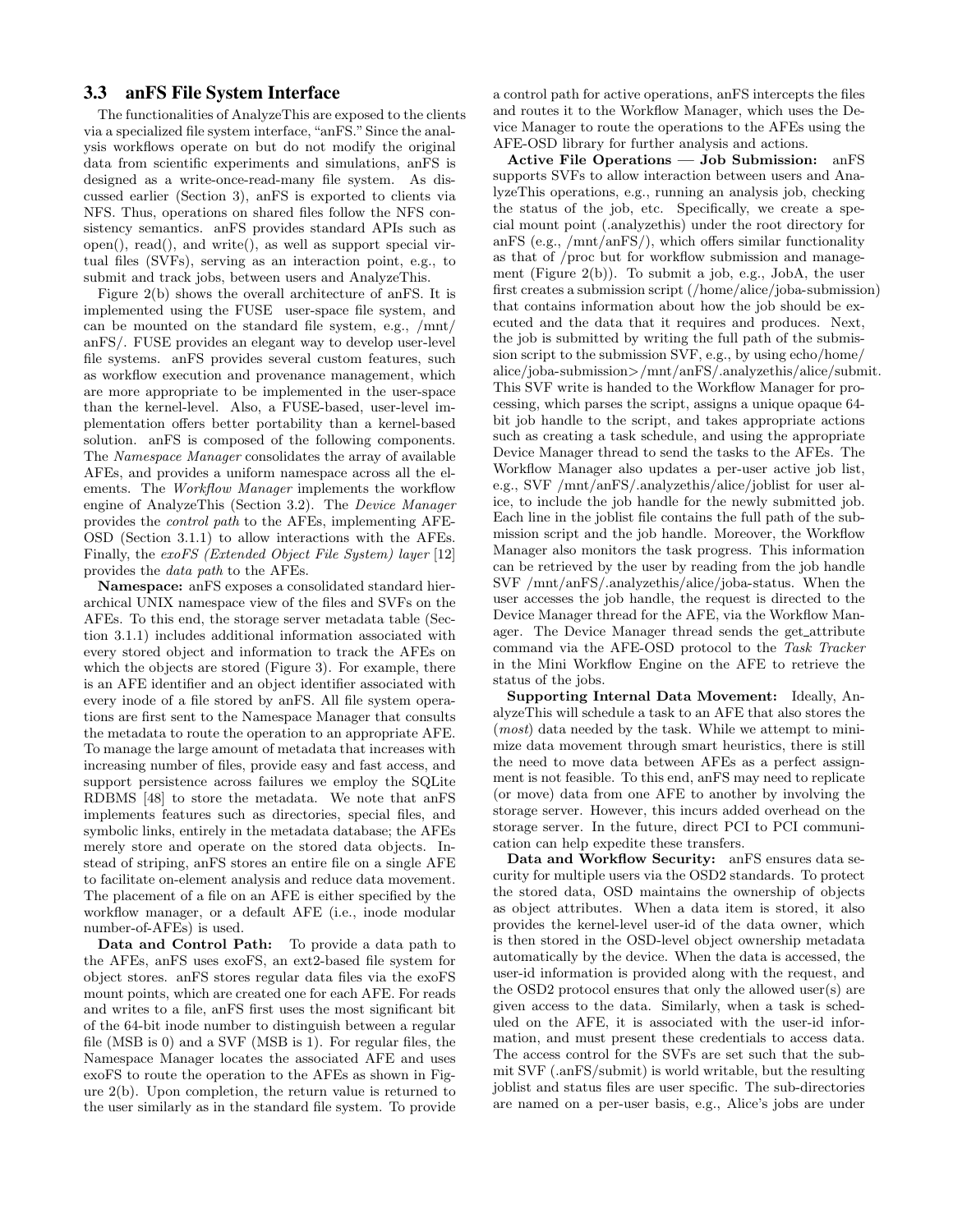.anFS/alice/, and the associated POSIX ACLs protect user files.

# 3.4 Provenance

AnalyzeThis tracks the lineage of the data produced as a result of a workflow execution at very minimal cost. This allows the user to utilize the intermediate data for future analysis. We have implemented provenance support on top of the distributed database infrastructure (Figure 3) between the storage server (workflow table,  $anFS_{\text{w}}f$ ) and AFEs (Dataset task collection membership table, tcid\_oid). Recall that  $anFS_wf$  stores information about the task and the AFE on which the task is executed;  $tcid\_oid$  stores the task collection to data object mapping and will also need to be maintained on the storage server. Upon receiving a provenance query regarding a dataset, AnalyzeThis searches the anFS dirent table to get the  $anFS\_inode$  of the file, which is used to get the object id. The object id is then used to retrieve the task collection id from the *tcid\_oid* table. The task collection id is used to obtain the AFE id from the  $anFS_wf$  table. Alternatively, if *tcid<sub>coid</sub>* is not maintained on the storage server as well, we can broadcast to the AFEs to determine the task collection id for a data object id. Further analysis of the lineage is performed on that AFE. Using the task collection id and the attribute page we get the task collection attribute page number. Using the predefined attribute offset all the information regarding the task is fetched. The task provenance from multiple AFEs is merged with similar job-level information that is maintained at the storage server in the  $anFS_wf$  table.

# 4. EVALUATION

## 4.1 Experimental Setup

Testbed: Our emulation testbed (Figure 4) is composed of the following: (1) client desktop computer that submits analysis workflows, (2) storage server within the AnalyzeThis appliance, and (3) the networked machines that emulate the AFEs (four AFEs are connected to the storage server). For the desktop computer and the storage server, we used a 1.8 GHz Intel Xeon E5-2603 processor. We emulated the AFEs using Atom machines with RAM disks, to mimic the flash controller and the internal flash chips with high I/O bandwidth to the controller. The Atom-based AFEs use a single 1.8 GHz Atom processor as the controller, a 3 GB RAM disk as the flash chip, and a 1 Gbps Ethernet connection to the storage server within the AnalyzeThis appliance. All servers run the Linux kernel 2.6.32-279. anFS offers a read and write bandwidth of 120 MB/s and 80 MB/s, respectively.

Software: AnalyzeThis has been implemented using 10 K lines of C code. We extended the OSD iSCSI target emulator from the open-osd project [33], for the AFE target. The task executions in an AFE are serialized by spawning a dedicated thread, which mimics dedicating a device controller for active processing. For the AFE-OSD driver in the storage server, we extended the OSD initiator driver in the Linux kernel. We also extended exoFS [12] to synchronize the OSD object id space with the userspace anFS. anFS has been implemented using FUSE [13], and it keeps track of metadata using SQLite [48].

Scientific Workflows: We used several real-world complex workflows. We used Montage [27], Brain Atlas [28], Sipros [54], and Grep [14] workflows. The DAG representa-



Figure 4: AnalyzeThis testbed.



Figure 5: The DAGs representing the workflows.

tions and the details of the workflows are shown in Figure 5 and Table 1.

The Montage workflow [27] creates a mosaic with 10 astronomy images. It uses 8 analysis kernels, and is composed of 36 tasks, several of which can be parallelized to run on the AFEs. The Brain workflow [28] creates population-based brain atlases from the fMRI Data Center's archive of high resolution anatomical data, and is part of the first provenance challenge [28] used in our provenance evaluation. The Sipros workflow runs DNA search algorithms with database files to identify and quantify proteins and their variants from various community proteomics studies. It consists of 12 analysis tasks, and uses three analysis kernels. The Grep workflow counts the occurrences of ANSI C keywords in the Linux source files.

|               | $_{\rm Input}$ | Intermediate | Output | Total | Object |
|---------------|----------------|--------------|--------|-------|--------|
|               |                | (MB)         |        |       | '#`    |
| Montage       | 51             | 222          | 153    | 426   | 113    |
| <b>Brain</b>  | 70             | 155          | 20     | 245   | 35     |
| <b>Sipros</b> | 84             | 87           |        | 172   | 45     |
| Grep          | 463            | 363          |        | 827   | 13     |

Table 1: Workflow input, output and intermediate data size.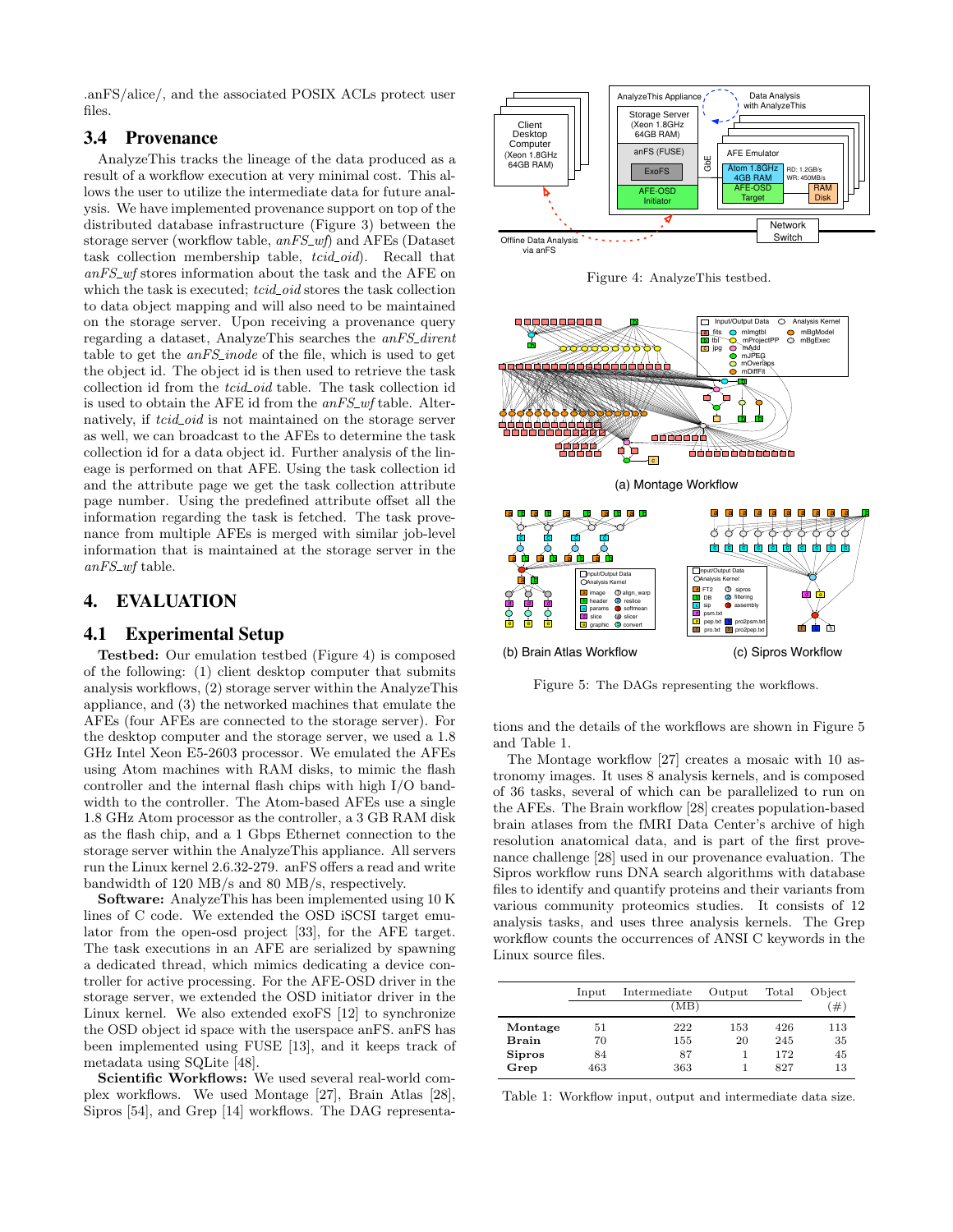

Figure 6: Comparison of AnalyzeThis round-robin, hybrid, and offline-anFS. Multiple runs for each case, without much variance.

## 4.2 AnalyzeThis Performance

the storage server.

We compare offline-anFS and AnalyzeThis. In offlineanFS, data analyses are performed on desktops or clusters by pulling data from the anFS, whereas in AnalyzeThis, they are performed on the AFE cores. In Figure 6, we show the total runtime in terms of computation and I/O time. We further break down the I/O time into anFS I/O and anFS-internal I/O times (i.e., data movement between the AFEs). Therefore, a break-down of the workflow run time comprises of the following: (i) time to read the data from anFS (only offline-anFS incurs this cost), (ii) compute time of the workflow on either the desktop or the AFEs, (iii) I/O time to write the intermediate output to anFS during analysis (only for offline-anFS), (iv) data shuffling time among the AFEs (only for AnalyzeThis), and (v) time to write the final analysis output to anFS. We specifically compared the following scenarios: (i) offline analysis using one client node and anFS (offline-anFS), (ii) AnalyzeThis using four Atombased AFEs and round-robin scheduling across the AFEs, and (iii) AnalyzeThis-hybrid using the storage server, four AFEs and round-robin across the AFEs.

In the Montage, Brain and Grep experiments for offlineanFS, the time to write the analysis outputs to anFS noticeably increases the run time (more than 20% of the run time), while, for AnalyzeThis, the I/O time, anFS-internal I/O, is much smaller compared to the overall run time. The run time for offline-anFS for Montage and Brain is slightly lower than AnalyzeThis due to relatively less computing power on the AFEs. However, as AFEs begin to have multicores in the future, this small difference is likely to be overcome. In contrast, for Sipros and Grep, AnalyzeThis performs better than offline-anFS. This is because the tasks are memorybound. The results indicate that offline's performance is heavily affected by the data movement costs, whereas AnalyzeThis is less impacted. Further, AnalyzeThis can free up compute resources of desktops or clusters, enabling "true" out-of-core data analysis.

Next, we evaluate (AnalyzeThis-Hybrid). For Montage, AnalyzeThis-Hybrid significantly reduced the total run time over AnalyzeThis and offline-anFS. Unaligned mProjectPP tasks (Figure  $5(a)$ ) are executed on the storage server, which removed task stragglers. Also, more than 50% of data copies between AFEs are reduced by executing reduce tasks on the storage server. Similarly, for Brain, executing a single reduce task (softmean in Figure 5(b)) on the storage server eliminated more than 75% of data copies, which results in a 37% runtime reduction compared to AnalyzeThis. Similarly, for Sipros, AnalyzeThis-hybrid is better than both AnalyzeThis and offline-anFS as it ran unaligned tasks on

# 4.3 Scheduling Performance

Here, we discuss the performance of scheduling techniques.<br>Impact of Scheduling Heuristics: Figure 6 com-Impact of Scheduling Heuristics: pares the performance of round robin (RR), input locality (IL), minimum wait (MW), and hybrid (HY) based on AFE utilization and data movement. Figure 7(a) compares the sum (first bar) of the computation time of the workflow and the data shuffling time among the AFEs against the AFE utilization time (other two bars). AFE utilization is denoted by the slowest (second bar) and the fastest (third bar) AFEs, and the disparity between them indicates a load imbalance across the AFEs. The smaller the difference, the better the utilization. Figure 7(b) shows the amount of data shuffled between the AFEs. An optimal technique strikes a balance between runtime, data movement, and AFE utilization.



Figure 7: Performance of scheduling heuristics.

HY and RR show a balanced load distribution across the AFEs with the least variability in utilization. However, RR incurs the most data movement. IL can improve runtime by significantly reducing data movement, however it may degrade the overall performance due to inefficient load distribution. IL shows higher runtimes than RR in all workflows. In fact for IL, we observed in Montage that the slowest AFE was assigned 21 tasks among 36 tasks; in Brain, only two AFEs out of four executed all of the tasks; and in Sipros,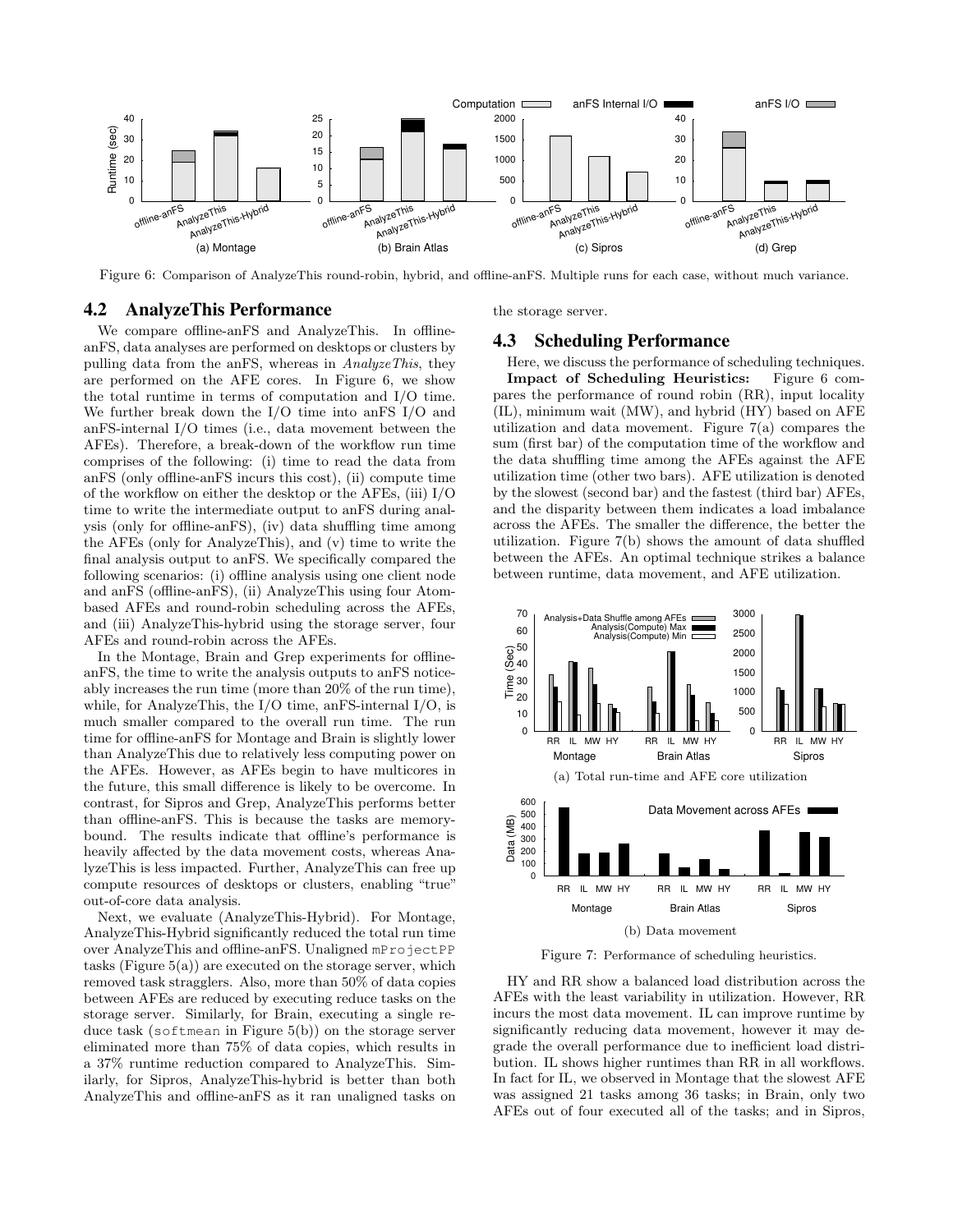

Figure 8: AFE scaling experiments for AnalyzeThis.

only one AFE was used during analysis. HY and MW perform best in reconciling AFE utilization and data movement cost. For Montage, MW shows a 10% lower runtime than IL by incurring a 6% increase in data movement. For Brain, RR and MW show very close runtimes, but MW further reduces the data movement cost of RR by 16%, with less core utilization, suggesting that it is likely to be more energyefficient. For Sipros, MW shows a 2.4% lower runtime than RR while reducing the data movement cost by 3%. By executing reduce tasks on the storage server, HY significantly reduces the runtimes over other scheduling algorithms for all workflows. In Montage and Brain, this also reduces data movement cost by 52% and 76% over RR, respectively.

Scaling Experiments: We performed scalability experiments for AnalyzeThis by increasing the number of AFEs. Figure 8 shows the results with MW. Interestingly, we observe that the overall performance scales only up to a certain number of AFEs, since the maximum task parallelism in the workflow can limit the performance gain. In Montage, for instance, mProjectPP is the most time-consuming kernel, used by ten analysis tasks. After five AFEs, at least one AFE will run one more mProjectPP than others. Thus, there is little improvement in performance after five AFEs. Likewise, Brain and Sipros scale only up to four or five AFEs, respectively. Also, each workflow shows a different speedup curve with the increase in AFEs, depending on its task dependency, number of kernels, inputs and outputs. For instance, Sipros shows a linear speedup up to five AFEs. This is because the less complex Sipros DAG (Figure  $5(c)$ ) allowed for more parallelism in task execution with the increase in AFEs than others. In some cases, however, the increased data movement cost with more AFEs can degrade the performance. For instance, Brain shows a slightly higher run time from four to eight AFEs, due to the increased data movement.

Provenance Performance: We used the Brain workflow (Figure  $5(b)$ ) and the provenance queries from the first provenance challenge [28] to evaluate AnalyzeThis. The provenance test consists of five queries, where Query 1 finds the provenance data up to the start of a job for a file; Query 2 finds the provenance data up to a task name for a file; Query 3 finds the provenance details for the levels within a DAG for a file; Query 4 finds all the invocations of a task that ran with the certain parameters and on a specific date; and Query 6 finds all output images produced by a task when another task was executed with certain arguments. In addition to the decentralized approach (Section 3.4), we implemented a centralized technique, where all of the lineage information is maintained on the storage server. For both approaches, one million entries were added and retrieved from the storage server side tables. For the decentralized approach, four

| Query          | Centralized (sec) | Decentralized (sec) |
|----------------|-------------------|---------------------|
| 1              | 12.930            | 8.180               |
| $\overline{2}$ | 1.750             | 2.830               |
| 3              | 13.746            | 10.720              |
| $\overline{4}$ | 0.410             | 3.400               |
| 6              | 7.410             | 7.640               |

Table 2: Response time for five provenance queries.

AFEs were used and each had 0.25 million entries in all the database tables. For three out of five cases (Table 2), centralized performed better in terms of the query response time. Even though the query execution is distributed to multiple AFEs, there is no improvement in the processing time for some queries as the storage server side provenance information still needs to be parsed. Reduction in query time for decentralized is primarily due to the parallelization opportunity available in the workflow. On the other hand, the centralized approach offers no fault tolerance in the event of a storage server crash. Thus, decentralization is desirable even if the query time is higher in certain cases.

## 5. RELATED WORK

Migrating tasks to disks has been explored before [37, 18]. There is a renewed interest in active processing given the recent advances in SSD technology [39]. Recent efforts, such as iSSD [8], SmartSSD [17], and Active Flash [51] have demonstrated the feasibility and the potential of processing on the SSD. These early studies lay the foundation for AnalyzeThis.

The active storage community has leveraged the object storage device (OSD) protocol to enable computation within a storage device. The OSD T10 standard [55, 56, 38] defines a communication protocol between the host and the OSD. Recent efforts leverage the protocol for different purposes, including executing remote kernels [38], security, and QoS [36, 56]. In contrast, we extend the OSD implementation to support entire workflows, and to integrally tie together the data with both the analysis sequence and its lineage.

Some extensions to parallel file systems, e.g., PVFS [47] and Lustre [35], provide support for analysis on the I/O node's computing core. However, they are not workflowaware, a key trait for efficient analysis execution, and neither is the analysis conducted on the storage device. The ADIOS [23] I/O middleware uses a subset of staging nodes alongside a running simulation on a cluster to reduce the simulation output on-the-fly; while workflow-aware, it also only uses the computing elements of the staging nodes. Instead, AnalyzeThis uses the AFEs on the storage themselves, obviating the need for a separate set of staging nodes for analysis. Enterprise solutions such as IBM Netezza [44] enable provenance tracking and in-situ analysis, but lack an easy-to-use file system interface and workflow-awareness. Workflow- and provenance-aware systems, such as PASS [29], LinFS [40], BadFS [4], WOSS [1], and Kepler [2], are not meant for in-situ analysis. Compared to dedicated provenance systems like PASS and LinFS, lineage tracking in AnalyzeThis is a natural byproduct of executing workflows in the storage. Distributed execution engines, such as Dryad [57], Nephele [3], Hyracks [6], and MapReduce [9], can execute data-intensive DAG-based workflows on distributed computing resources. AnalyzeThis fundamentally differs from these systems as it exploits the SSDs as the primary computing resources.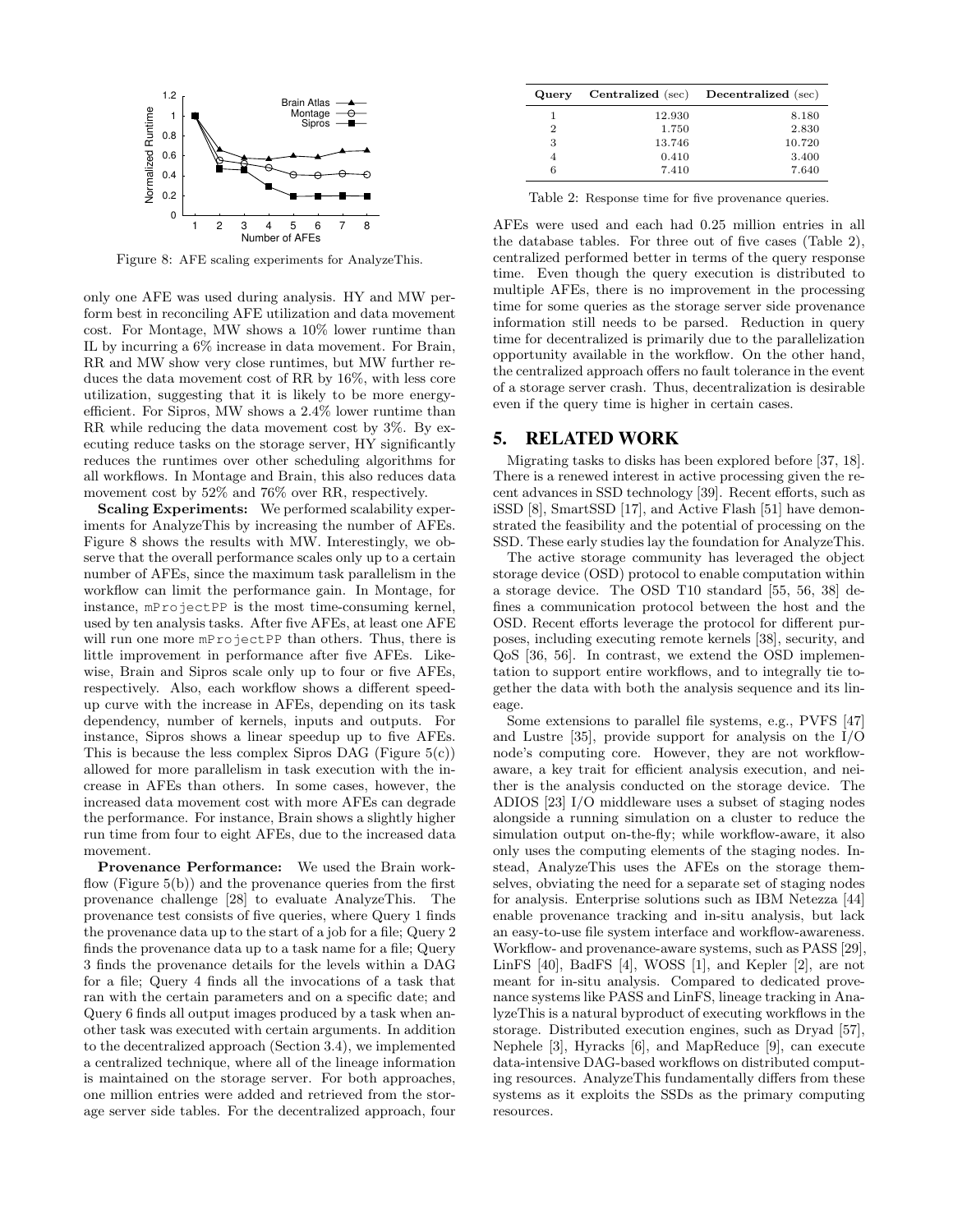# 6. CONCLUSION

The need to facilitate efficient data analysis is crucial to derive insights from mountains of data. However, extant techniques incur excessive data movement on the storage system. We have shown how analysis-awareness can be built into each and every layer of a storage system. The concepts of building an analysis object abstraction atop an Active Flash array, integrating a workflow scheduler with the storage, and exposing them via a /proc-like file system bring a fresh perspective to purpose-built storage systems. We have developed the AnalyzeThis storage system on top of an emulation platform of the Active Flash array. Our evaluation of AnalyzeThis shows that is viable, and can be used to capture complex workflows.

# 7. ACKNOWLEDGMENTS

This research was supported in part by the U.S. DOE's Scientific data management program, and by NSF through grants CNS-1405697 and CNS-1422788. The work was also supported by, and used the resources of, the Oak Ridge Leadership Computing Facility, located in the National Center for Computational Sciences at ORNL, which is managed by UT Battelle, LLC for the U.S. DOE (under the contract No. DE-AC05-00OR22725).

# 8. REFERENCES

- [1] S. Al-Kiswany, E. Vairavanathan, L. B. Costa, H. Yang, and M. Ripeanu. The Case for Cross-Layer Optimizations in Storage: A Workflow-Optimized Storage System. arXiv preprint arXiv:1301.6195, 2013.
- [2] I. Altintas, C. Berkley, E. Jaeger, M. Jones, B. Ludascher, and S. Mock. Kepler: An Extensible System for Design and Execution of Scientific Workflows. In Proceedings of the 16th International Conference on Scientific and Statistical Database Management, SSDBM '04, pages 423–, Washington, DC, USA, 2004. IEEE Computer Society.
- [3] D. Battré, S. Ewen, F. Hueske, O. Kao, V. Markl, and D. Warneke. Nephele/PACTs: A Programming Model and Execution Framework for Web-scale Analytical Processing. In Proceedings of the 1st ACM Symposium on Cloud Computing, SoCC '10, pages 119–130, New York, NY, USA, 2010. ACM.
- [4] J. Bent, D. Thain, A. C. Arpaci-Dusseau, R. H. Arpaci-Dusseau, and M. Livny. Explicit Control a Batch-aware Distributed File System. In Proceedings of the 1st Conference on Symposium on Networked Systems Design and Implementation - Volume 1, NSDI'04, pages 27–27, Berkeley, CA, USA, 2004. USENIX Association.
- [5] S. Boboila, Y. Kim, S. Vazhkudai, P. Desnoyers, and G. Shipman. Active Flash: Out-of-core Data Analytics on Flash Storage. In Mass Storage Systems and Technologies (MSST), 2012 IEEE 28th Symposium on, 2012.
- [6] V. Borkar, M. Carey, R. Grover, N. Onose, and R. Vernica. Hyracks: A Flexible and Extensible Foundation for Data-intensive Computing. In Proceedings of the 2011 IEEE 27th International Conference on Data Engineering, ICDE '11, pages 1151–1162, Washington, DC, USA, 2011. IEEE Computer Society.
- [7] P. Carns, K. Harms, W. Allcock, C. Bacon, S. Lang, R. Latham, and R. Ross. Understanding and Improving Computational Science Storage Access Through Continuous Characterization. Trans. Storage, 7(3):8:1–8:26, Oct. 2011.
- [8] S. Cho, C. Park, H. Oh, S. Kim, Y. Yi, and G. R. Ganger. Active Disk Meets Flash: A Case for Intelligent SSDs. In Proceedings of the 27th International ACM Conference on International Conference on Supercomputing, ICS '13, pages 91–102, New York, NY, USA, 2013. ACM.
- [9] J. Dean and S. Ghemawat. MapReduce: Simplified Data Processing on Large Clusters. In Proceedings of the 6th Conference on Symposium on Opearting Systems Design & Implementation - Volume 6, OSDI'04, pages 10–10, Berkeley, CA, USA, 2004. USENIX Association.
- [10] HDF5 A New Generation of HDF. http://hdf.ncsa.uiuc.edu/HDF5/doc/.
- [11] The Opportunities and Challenges of Exascale Computing. http://science.energy.gov/˜/media/ascr/ ascac/pdf/reports/exascale subcommittee report.pdf.
- [12] exofs [LWN.net]. http://lwn.net/Articles/318564/.
- [13] Filesystem in Userspace. http://fuse.sourceforge.net/.
- [14] Grep Hadoop Wiki. http://wiki.apache.org/hadoop/Grep.
- [15] R. L. Henderson. Job scheduling under the portable batch system. In Job scheduling strategies for parallel processing, pages 279–294. Springer, 1995.
- [16] DOE Exascale Initiative Technical RoadMap. http://extremecomputing.labworks.org/hardware/ collaboration/EI-RoadMapV21-SanDiego.pdf, 2009.
- [17] Y. Kang, Y.-s. Kee, E. L. Miller, and C. Park. Enabling cost-effective data processing with smart SSD. In Mass Storage Systems and Technologies (MSST), 2013 IEEE 29th Symposium on, 2013.
- [18] K. Keeton, D. A. Patterson, and J. M. Hellerstein. A Case for Intelligent Disks (IDISKs). ACM SIGMOD Record, 27(3):42–52, 1998.
- [19] Y. Kim, R. Gunasekaran, G. Shipman, D. Dillow, Z. Zhang, and B. Settlemyer. Workload Characterization of a Leadership Class Storage Cluster. In Petascale Data Storage Workshop (PDSW), 2010 5th, pages 1–5, Nov 2010.
- [20] Computational Science Requirements for Leadership Computing. https://www.olcf.ornl.gov/wp-content/ uploads/2010/03/ORNL TM-2007 44.pdf, 2007.
- [21] J. Li, W. Liao, A. Choudhary, R. Ross, R. Thakur, W. Gropp, R. Latham, A. Siegel, B. Gallagher, and M. Zingale. Parallel netCDF: A High-Performance Scientific I/O Interface. In Proceedings of SC2003: High Performance Networking and Computing, 2003.
- [22] libconfig. http://www.hyperrealm.com/libconfig/, 2013.
- [23] J. F. Lofstead, S. Klasky, K. Schwan, N. Podhorszki, and C. Jin. Flexible IO and Integration for Scientific Codes Through the Adaptable IO System (ADIOS). In Proceedings of the 6th international workshop on Challenges of large applications in distributed environments, 2008.
- [24] The New Sky | LSST. http://www.lsst.org/lsst/.